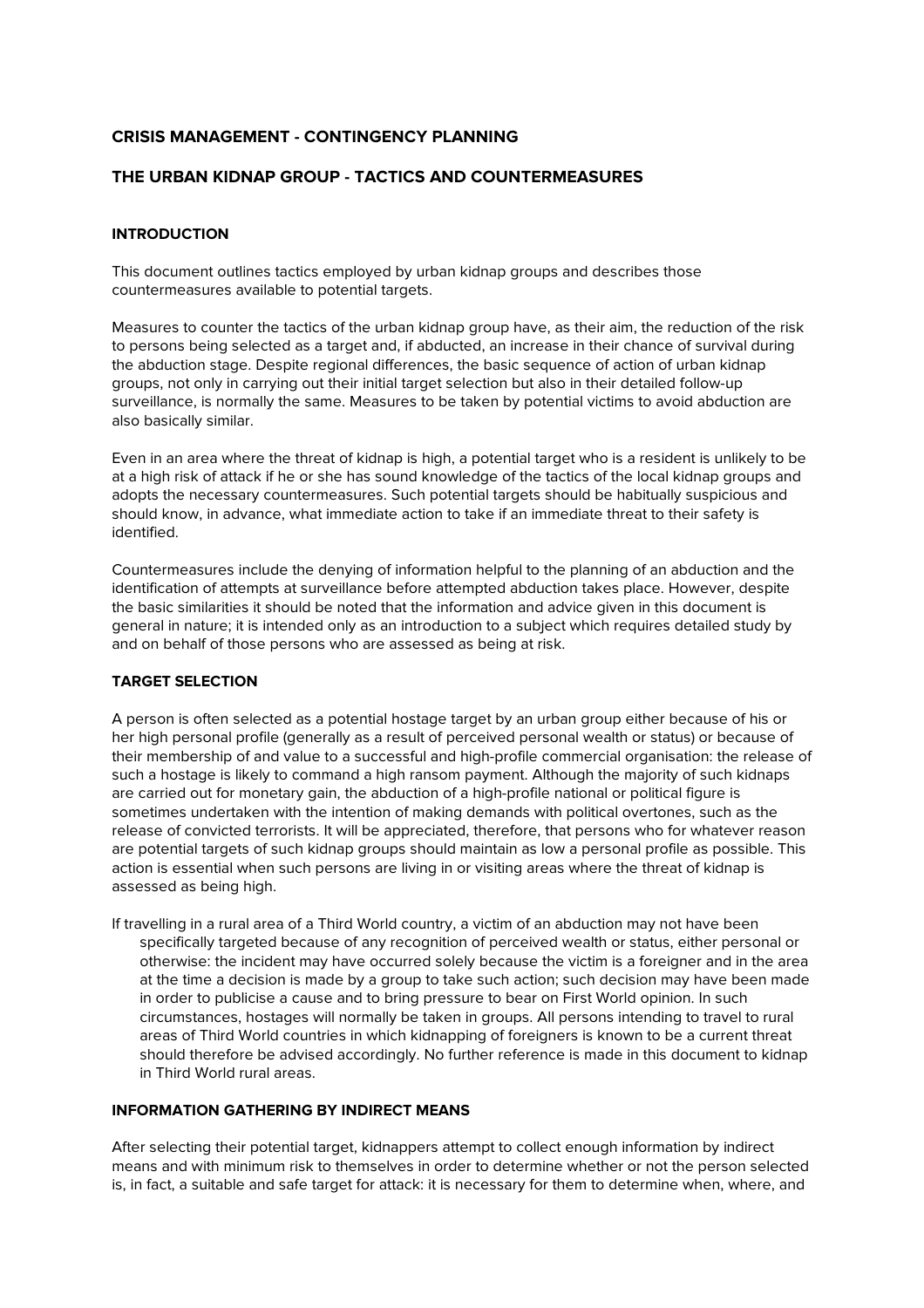how the kidnap operation could best be carried out.

There are many sources from which useful information can be gained by the group. Daily newspapers, magazines, and television news programmes provide pictures of victims and other personal details of potential targets. Public telephone books provide addresses. Internal office documents such as internal directories and publications of commercial organisations and chambers of commerce are particularly rewarding; they often supply photographs and details of personal addresses.

**Sports and social clubs also publish lists and information:** club circulars provide a forecast of events, as well as the names of individuals responsible for organising or hosting activities during the year. Universities can provide a rich source of information, particularly the names of those students who are closely associated with a targeted family. The local church can also often provide useful information.

### **Additional sources of information can include:**

- Office documents and diaries.
- Office staff, including personal secretaries.
- · Family and friends of a potential target.
- Domestic staff.
- · The garage staff servicing the target's car.
- · Travel agents.
- Staff of favourite restaurants of the target.
- Doctors, dentists, or their reception staffs.
- School staff.

It will therefore be appreciated, from study of these examples, that any person or organisation connected with the selected target, be it on an occasional or regular basis, is a potential and indirect source of information to a kidnapper. Although such information may not be imparted willingly or deliberately, much detail is often made available unwittingly. Care should therefore be taken by potential targets to ensure that the principles of information security are strictly enforced; in particular, the necessary action should be taken in connection with the handling and distribution of all information concerning personal routines, whether relating to business, social or family activities.

### **INFORMATION GATHERING BY DIRECT MEANS**

Following the gathering of information by indirect means, further action by the kidnappers may be necessary to obtain more precise and detailed information, either by open and direct means or by trickery and deception. The risk is small to the kidnapper but marginally higher than by the initial and indirect means described in the previous paragraphs. **Members of the group will make every effort not to increase the alertness of the target or of his or her family. Tactics employed may include the following:**

- · **Telephone Enquiries:** Kidnappers may make direct telephone enquiries to home or office to obtain information about the target`s movements: household or office staff may not wish to offend a caller for fear that a complaint will subsequently be made to their employer about their behaviour. Telephone enquiries can therefore be a valuable source of information.
- **Staff Infiltration:** Kidnappers may attempt, sometimes by applying coercion, to obtain direct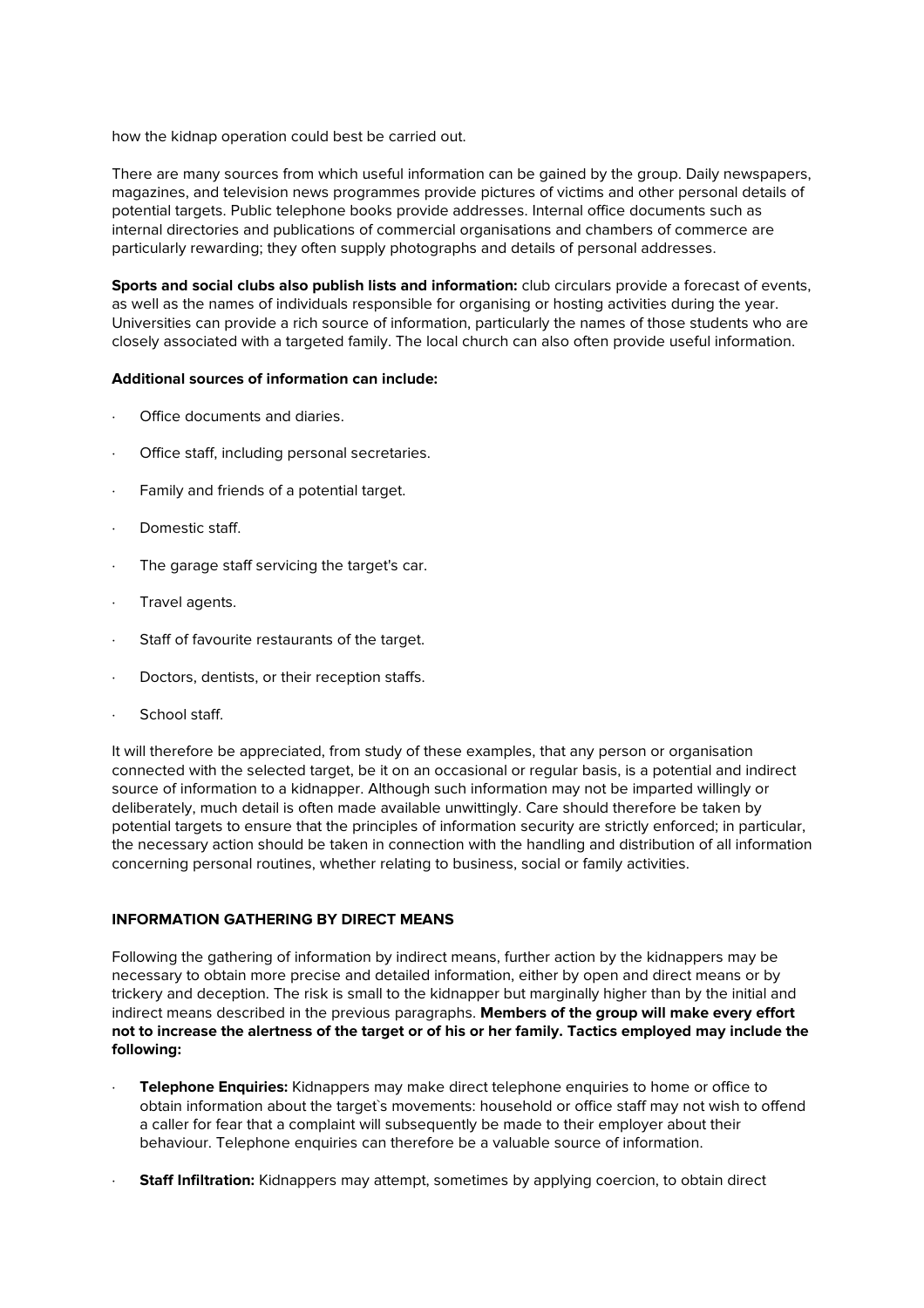assistance from members of staff employed by their selected target. If time is available, they may also seek to infiltrate one of their supporters into the target`s employ: for example, the Tupamaros in Uruaguay and the Shining Path in Peru have obtained such assistance from domestic staff, as have the Irish Republican Army. Domestic staff whose families are threatened by kidnap groups are likely to put family loyalty before loyalty to their employer.

**Personal Visits:** Visits may be made to the target's house: for example, "plumbers" visited General Dozier`s apartment before his kidnap; the Tupamaros inspected Sir Geoffrey Jackson's car while it was being serviced in order to gain information about its defences.

### **SURVEILLANCE TECHNIQUES**

Kidnappers are likely to watch the home and the office of the target for some weeks and to take photographs: their surveillance party may disguise themselves as roadmen or joggers, and as mothers with push-chairs. Surveillance is also carried out by sympathisers at social clubs and public venues. Women are very useful in this phase since their presence is likely to arouse less suspicion. The aim is to become familiar with the target, and with his or her family and environment.

Such surveillance may often occupy weeks and, during this surveillance, the most important information sought by the group usually includes:

- Vehicle Details: Colour, make, registration number.
- · **Car Parking:** Place, guarding arrangements, entrance and exit locks in use.
- **Social Routine:** Places frequently visited; points of call, including shopping areas, sports, social and religious venues.
- **Journey:** Departure and arrival times; routes taken; identifiable travel patterns.
- Personal Information: Personal description, including clothing.

**At this stage the group may be assessing the accessibility and vulnerability of more than one potential target:** they seek minimum risk. Targets with no identifiable routines and who apply sound personal security principles are normally discarded in favour of a more vulnerable target: for example, kidnappers in Guatemala in 1981 told their female victim that they had first examined the routines of her father and her brother; both had been alert and well protected and posed too many risks "so we took you" they said, "because your security was poor".

However, even if a person is well protected by security guards, as was Signor Aldo Moro, it may still be possible for such a person to be abducted:

- · **Aldo Moro attended Mass daily at the same church and at the same time:** he thus had an established and easily identifiable routine.
- · **A flower-seller was absent from the street:** the Red Brigades had sabotaged his vehicle to keep him out of the way and his absence was not noticed: had the suspicions of a guard been roused and had he, as a result, checked the street thoroughly, he might have seen the abduction team in waiting further up the same street.

To counter the threat of direct surveillance, it may be appropriate for the entire household of a person assessed to be at risk (including teenagers, domestic staff and personal drivers) to carry out a realistic counter-observation campaign, watching out especially for:

- · People loitering near the residence, especially at the beginning and end of normal working hours.
- Unknown vehicles parked nearby, with one or more apparently innocent-looking persons inside.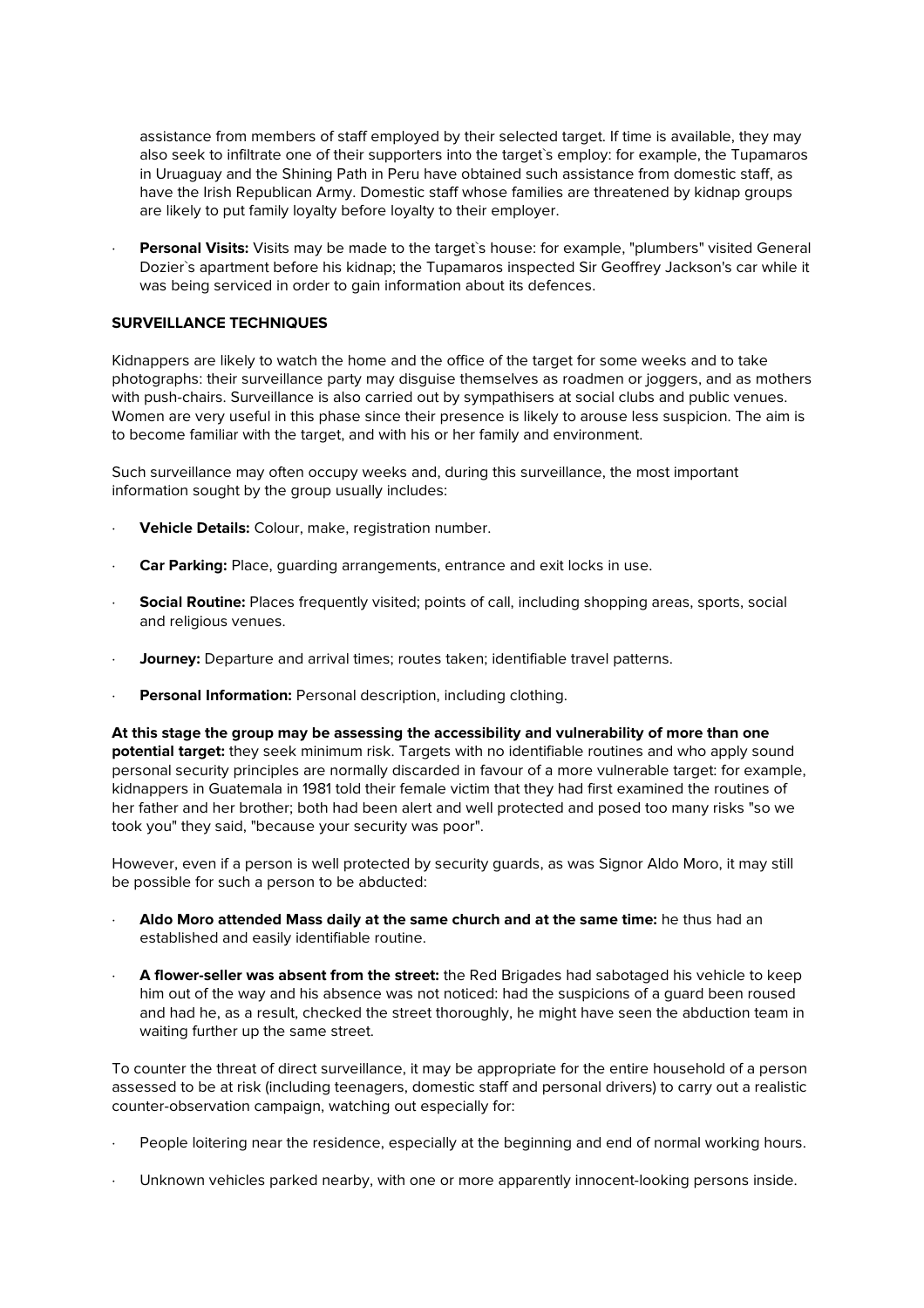- · Unusual callers at the residence, or unexpected telephone callers making enquiries about one or other of the occupants.
- · Vehicles or motorcycles apparently following members of the family while driving, especially if observed more than once.

A diary should be kept readily accessible in the home. In it should be recorded any suspicious incidents, with details and dates, including the registration number, type and colour of suspect vehicles and motorcyles. If a kidnap subsequently takes place, these details may be of critical importance in helping to identify the kidnappers.

### **ABDUCTION TACTICS**

It must be assumed that the representatives of the kidnap group responsible for snatching the victim and transporting him or her to an agreed rendezvous or hideout are armed; such a group, usually five or more in number, sometimes includes women. They operate in stolen vehicles, often with false number-plates. An abduction team may go to elaborate lengths to achieve surprise: for example, in an incident in Guatemala City, some nineteen members of a gang posed as policemen and abducted their male victim from an apartment block, giving the impression to witnesses that they were arresting him.

Research by Control Risks of the 2,580 kidnaps worldwide, recorded during the period 1980 to 1988 shows that 47 (1.8 per cent) were injured during the abduction and that only 32 hostages (1.2 per cent) were killed during the total period of the incident. The people most likely to be shot during a kidnap attempt are chauffeurs or security guards, or a victim who resists unsuccessfully, particularly if an attempt is made at self-protection by using a personal weapon. The amount of force directed against the victim will normally be in direct proportion to the extent to which he or she resists or endangers the attackers. If weapons are used against attackers, weapons will be used in response: if the attackers are frightened, the danger to the victim increases dramatically.

Research also indicates that the majority of kidnaps take place either inside the residence, immediately outside the office, or when travelling in a private vehicle on these open road between the two points. A comparative breakdown of these three most likely places of attack, expressed in percentage terms, is as follows:

#### · **At the Residence:**

| $\ddot{\phantom{0}}$ | Inside the home                                |  | 29% |
|----------------------|------------------------------------------------|--|-----|
| $\ddot{\phantom{0}}$ | Immediately outside                            |  | 20% |
| $\ddot{\phantom{0}}$ | At the Office:                                 |  |     |
|                      | Inside the office<br>$\bullet$                 |  | 9%  |
|                      | Immediately outside<br>$\bullet$               |  | 10% |
| $\bullet$            | On the Road:                                   |  |     |
|                      | Between office and residence<br>$\bullet$      |  | 22% |
|                      | Travel on other local<br>$\bullet$<br>journeys |  | 10% |

The most probable abduction times are between 0800 and 0900, 1700 and 1900, and 2230 and midnight. These are the periods during which a selected target is most likely to have been seen